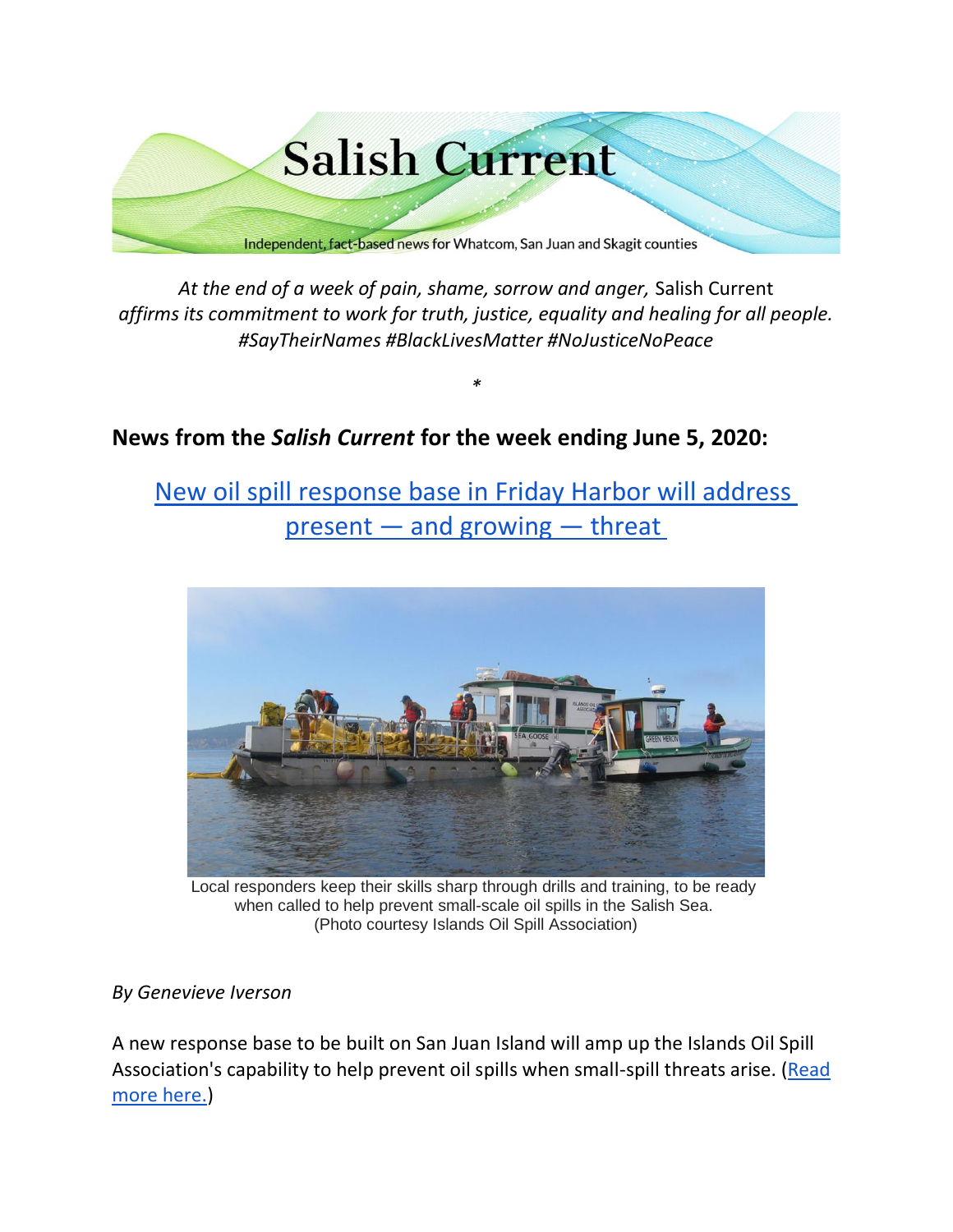# \* [The coronavirus pandemic adds new twists to the 'good death':](https://salish-current.org/2020/06/04/the-coronavirus-pandemic-adds-new-twists-to-the-good-death-community-voices/)  [Community Voices](https://salish-current.org/2020/06/04/the-coronavirus-pandemic-adds-new-twists-to-the-good-death-community-voices/)



*By Floyd McKay* (this article first ran in Post Alley)

In our time of pandemic, the hackneyed phrase, "a good death," has come to have new meaning and, yes, a new life, if you will. Partly it is the thousand deaths in our Washington, and the hundred thousand in the nation. Partly it is the chaos of leadership in the other Washington. [\(Read more](https://salish-current.org/2020/06/04/the-coronavirus-pandemic-adds-new-twists-to-the-good-death-community-voices/) here.)

\* \* \*

News from around the region...

## **Health & Safety**

- Skagit and Whatcom counties were approved Friday morning to move into Phase 2 of the state's Safe Start plan. [\(Bellingham Herald\)](https://www.bellinghamherald.com/news/coronavirus/article243249861.html?) (Skagit Valley [Herald\)](https://www.goskagit.com/news/local_news/county-moves-into-phase-2/article_a27dba1c-8146-5634-b0c0-90817559450c.html)
- All transient overnight lodging in San Juan County is allowed to resume at 50% capacity, including hotels and motels, camping, moorage, and vacation rentals. [\(San Juan Update\)](https://sanjuanupdate.com/2020/06/updated-health-officer-order-on-transient-lodging/)
- Whatcom County Hispanics make up 9% of the county population but comprise 18% of the confirmed COVID-19 cases in the county, an increase of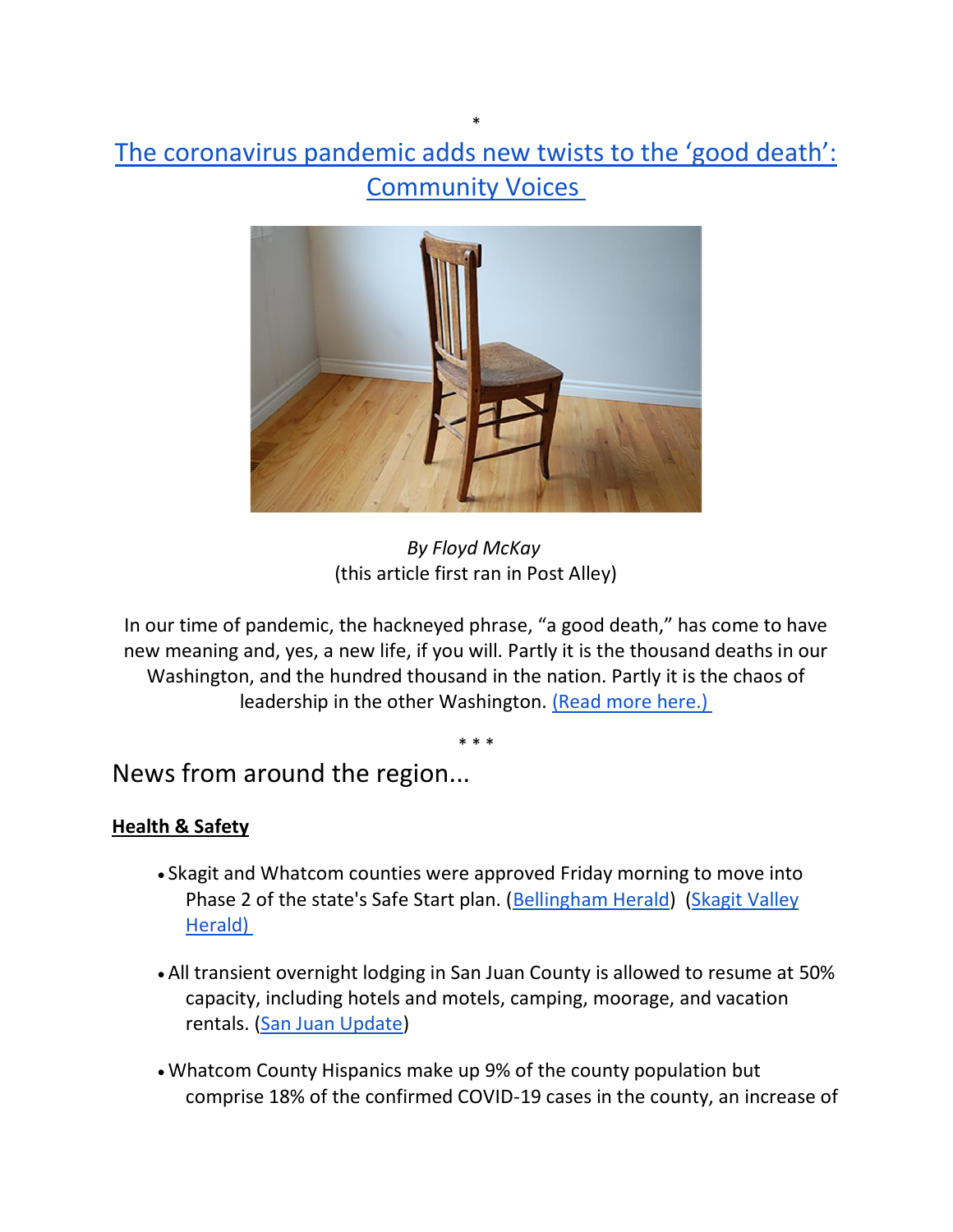15% of cases May 17. Residents who identify as American Indian or Alaska Native represent 3% of the county's population but make up 12% of cases, up from 11% May 17. [\(Bellingham Herald\)](https://www.bellinghamherald.com/news/coronavirus/article243139586.html)

• A petition advocating a ban on bicycle travel on Chuckanut Drive had received over 400 signatures by mid-May. [\(Western Front\)](https://www.westernfrontonline.com/2020/05/28/petition-starts-cycling-safety-debate/)

## **Education**

- The Blaine school board unanimously approved a three-year contract for Blaine school district superintendent Christopher Granger. [\(The Northern](https://www.thenorthernlight.com/stories/school-board-approves-new-three-year-contract-for-superintendent,10652?)  [Light\)](https://www.thenorthernlight.com/stories/school-board-approves-new-three-year-contract-for-superintendent,10652?)
- An all-ages summer reading program featuring a bingo-card format to track the books read or listened is available from the Bellingham Public Library and Watcom County Library System. [\(Whatcom Talk\)](https://www.whatcomtalk.com/2020/06/01/bellingham-public-library-and-whatcom-county-library-system-launch-annual-summer-reading-program/)
- •Nearly nine out of 10 Washington parents polled between April 13 and 24 were very concerned about their children falling behind during school closures, with three out of four parents of children in public schools expressing high levels of stress, and more stress felt by parents of kids with disabilities and families earning less than \$50,000 annually. [\(Tacoma News](https://www.thenewstribune.com/news/coronavirus/article243181421.html)  [Tribune\)](https://www.thenewstribune.com/news/coronavirus/article243181421.html)

## **Government**

- Skagit County estimates a loss of \$4.5 million in general fund revenues due to the COVID-19 shutdown and, combined with an estimated \$6.3 million increase in spending from the fund, faces using about half of the \$22.4 million held in reserves from 2019. [\(Skagit Valley Herald\)](https://www.goskagit.com/news/local_news/county-considers-budget-cuts-in-wake-of-covid-19/article_16feb795-253d-5ba9-b7d3-1b88edb90be5.html)
- Proposed zoning changes for Point Roberts development regulations in the Small Town Commercial zone are available from the the Community Advisory Committee. [\(All Point Bulletin\)](https://www.allpointbulletin.com/stories/proposed-zoning-changes-circulated,10626)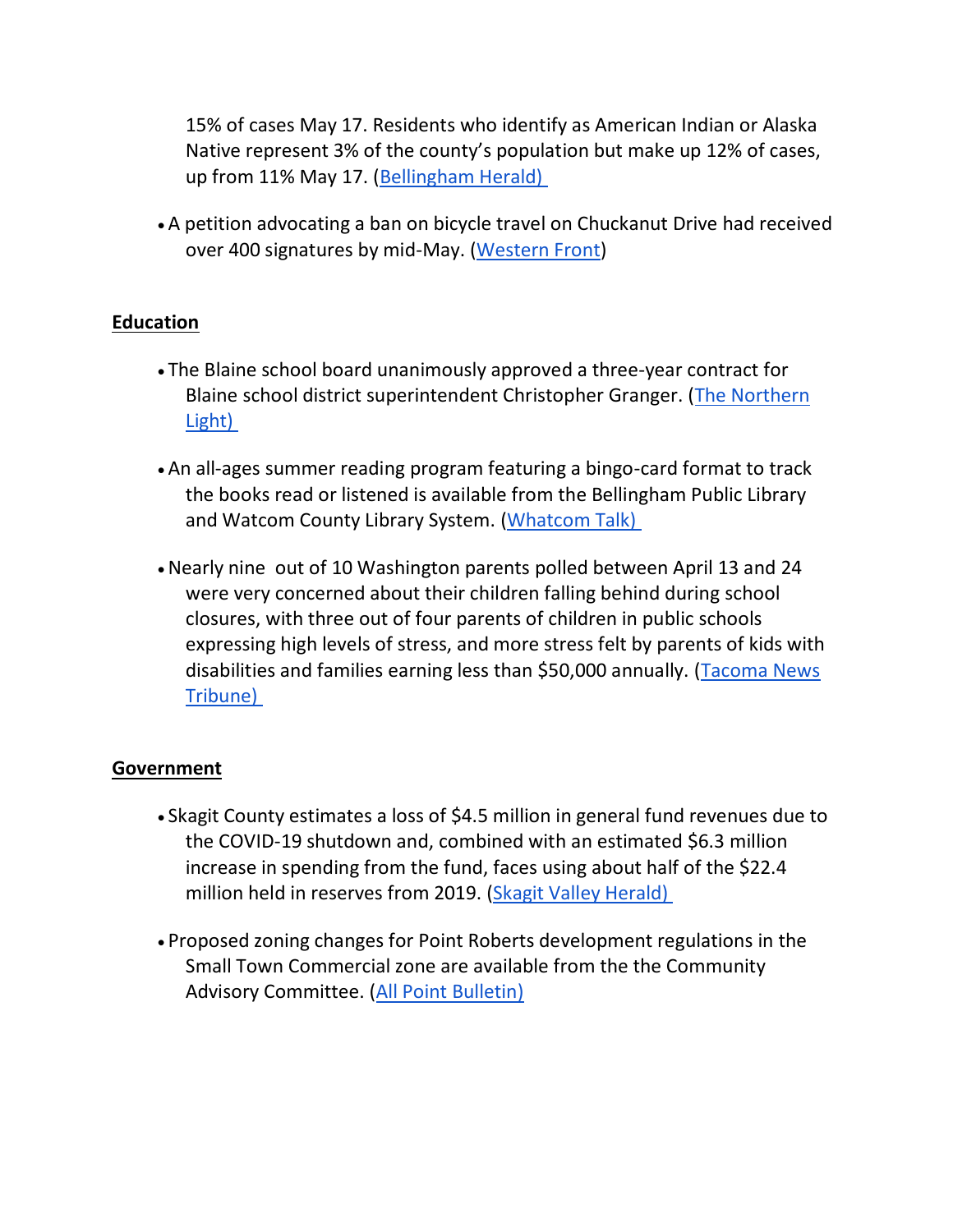### **Nature**

- The dead Asian giant hornet found near Custer was a queen, according to the Washington Department of Agriculture which is placing about 300 traps for the hornet in Whatcom County. [\(My ferndale News\)](https://myferndalenews.com/asian-giant-hornet-found-in-custer-was-a-queen_103735/)
- Investigation into the nature and amount of toxic contamination in a 3.1-acrein-water site in Bellingham Bay resumed this week, a third stage in developing a cleanup plan. [\(Bellingham Herald\)](https://www.bellinghamherald.com/news/local/article243168966.html)

#### **Business**

- With a 4-3 vote the Whatcom County Council approved the ninth, six-month, interim extension of a ban on filing, accepting or processing new applications for most new or expanded facilities for shipping unrefined fossil fuels that won't be processed or used at the Cherry Point industrial zone [\(Bellingham Herald\)](https://www.bellinghamherald.com/news/local/article243220616.html)
- Survey results from 726 respondents out of the approximately 10,000 businesses in Whatcom County provide a glimpse into the effect of the COVID-19 shutdown on local businesses and employment. [\(Western Front\)](https://www.westernfrontonline.com/2020/05/30/survey-shows-whatcom-countys-small-businesses-are-struggling/)
- About 700-plus new residents are expected in the vicinity of Bellingham's Samish Way/Lincoln Street area when apartment planned and under construction are built. [\(Northwest Citizen\)](https://nwcitizen.com/entry/gridlock-in-the-making)
- COVID-19 restrictions have halted travel business activity in Bellingham and recovery will come slowly. [\(Western Front\)](https://www.westernfrontonline.com/2020/06/02/covid-19-restrictions-cripple-bellingham-travel-industry/)
- PeaceHealth Whatcom County received \$12.6 million in coronavirus grant money out of the \$75 million received by PeaceHealth's Northwest Network. [\(Bellingham Herald\)](https://www.bellinghamherald.com/news/coronavirus/article243013026.html)

## **Community**

• Bill Tsi'li'xw James, hereditary chief of the Lummi people, died June 1 at age 75. [\(Seattle Times\)](https://www.seattletimes.com/seattle-news/bill-james-hereditary-chief-at-lummi-master-weaver-dies-at-age-75/?utm_source=referral&utm_medium=mobile-app&utm_campaign=ios)